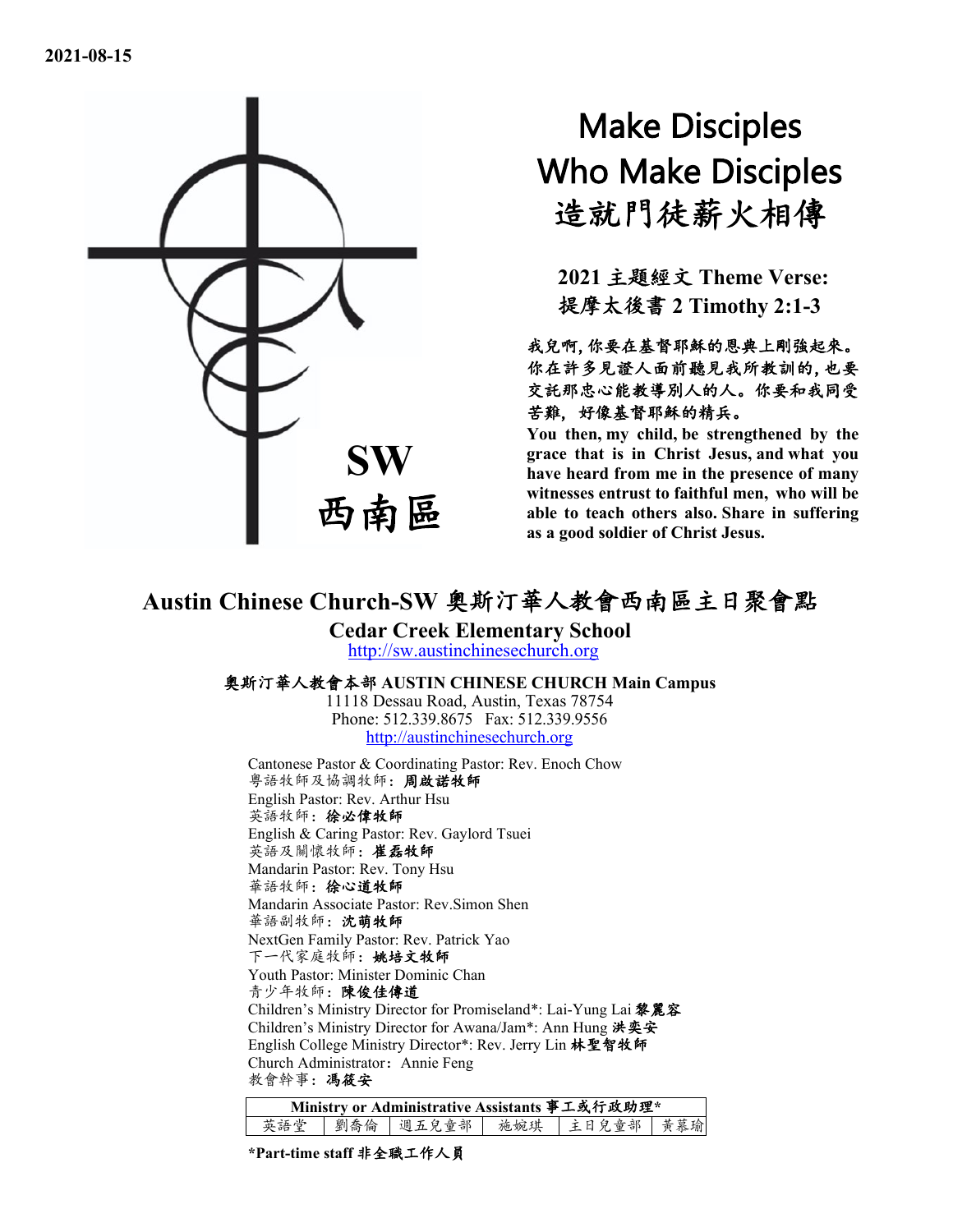## 詩歌敬拜及禱告 Worship and Prayer

信息 Sermon: 潘建才弟兄 Andrew Pua 翻譯 Translator: 賴雅婷姊妹 Yating Lai

# 腓立比書 **Philippians 3:12-14**

# 我只有一件事 **One Thing I Do**

奉獻禱告、歡迎、報告 Offering Prayer, Welcome and Announcements

三一頌、祝禱 Doxology and Benediction

# 為萬民禱告**:** 亞洲 東北 **----**日本 **Prayer for All Peoples: Asia NE** - **Japan:**

人口: 125,972,000 (97.9% 福音未及); 族群: 37 (65%福音未及); 最大宗教:佛教 68.1%; 廣義文化基督 徒:2.2%; 福音基督徒 0.57%, 福音年增率 -0.4% (全球平均 2.6%)。日本的民族宗教是神道教,根源于凡物 有靈的思維,各方神靈被稱爲 kami。佛教於第六世紀傳入日本。今天,日本是一片福音的乾渴之地, 大 多數日本人都聲稱自己是神道教和佛教徒,對福音冷漠而且懷疑,對 "非日本" 的一切均不友善。在外 表上人們似乎擁有一切所需。然而,許多人已經成爲工作狂,沉迷於物質享樂和追求,而無暇回應福音 的呼喚。將近98%的人口福音未及,福音負增長-0.4%,這是令人警醒的。求主憐憫。禱告求神:1)呼 召工人去日本宣教,分享福音;2)在當地建立强有力的教會;3)聖靈軟化日本人對基督徒的心,使他 們能夠接受福音;4)興起代禱者的隊伍,為這些寶貴的人民站在缺口之中。

Population:125,972,000 (97.9% Unreached) Peoples: 37 (65% Unreached); Largest Religion Buddhism:68.1%; Christian Adherent 2.2%; Evangelicals 0.57%; Evangelical Annual Growth Rate -0.4% (Global Rate = 2.6%). The national religion of Japan is Shintoism. It is rooted in animism (belief that non-living objects have spirits). Its many gods or spirits are known as kami. Buddhism was introduced to Japan in the sixth century. Today, most Japanese claim to be both Shintoist and Buddhist. Many Japanese are indifferent to and skeptical of established religion. On the outside, they seem to have few needs. However, many have become obsessed with materialistic pleasures, careers, and possessions. Nearly 98% population are unreached, the evangelical growth rate of -0.4% is alarming. Pray for: a) The Lord to call laborers to go to Japan and share Christ with the Japanese. b) The Lord to raise up strong local churches among the Japanese. c) The Holy Spirit to soften the hearts of the Japanese toward Christians so that they will be receptive to the Gospel. d) God will raise up teams of intercessors to stand in the gap for these precious people.

#### 西南區上主日聚會出席人數 **Attendance of the Last Sunday @ ACC-SW**

崇拜 Worship 成人 Adult: 29 青少年 Youth: 4 學童 Children: 0 婴孩 infant 0

### 全教會上週奉獻收入暨預算一覽表 **ACC's Offering Last Week and Budget**

|              | 上週        | 每週需要               | 截至上週已收                 | 截至上週需要      | 截至上週盈缺        |
|--------------|-----------|--------------------|------------------------|-------------|---------------|
|              | Last Week | <b>Weekly Need</b> | <b>Accum. Offering</b> | Accum. Need | Accum. Diff.  |
| 經常費 General  | \$87,105  | \$34,126           | \$1,066,830            | \$1,092,039 | $-$ \$25,209  |
| 宣教 Mission   | \$23,340  | \$7,663            | \$194,064              | \$245,231   | $-$ \$51.167  |
| 擴展 Expansion | \$2,939   | \$9,615            | \$64,803               | \$307,692   | $-$ \$242,889 |

瑪拉基書 Malachi 3:10 萬軍之耶和華說:你們要將當納的十分之一全然送入倉庫,使我家有糧,以此試試我,是否 為你們敞開天上的窗戶,傾福與你們,甚至無處可容。

Bring the full tithe into the storehouse, that there may be food in my house. And thereby put me to the test, says the Lord of hosts, if I will not open the windows of heaven for you and pour down for you a blessing until there is no more need.